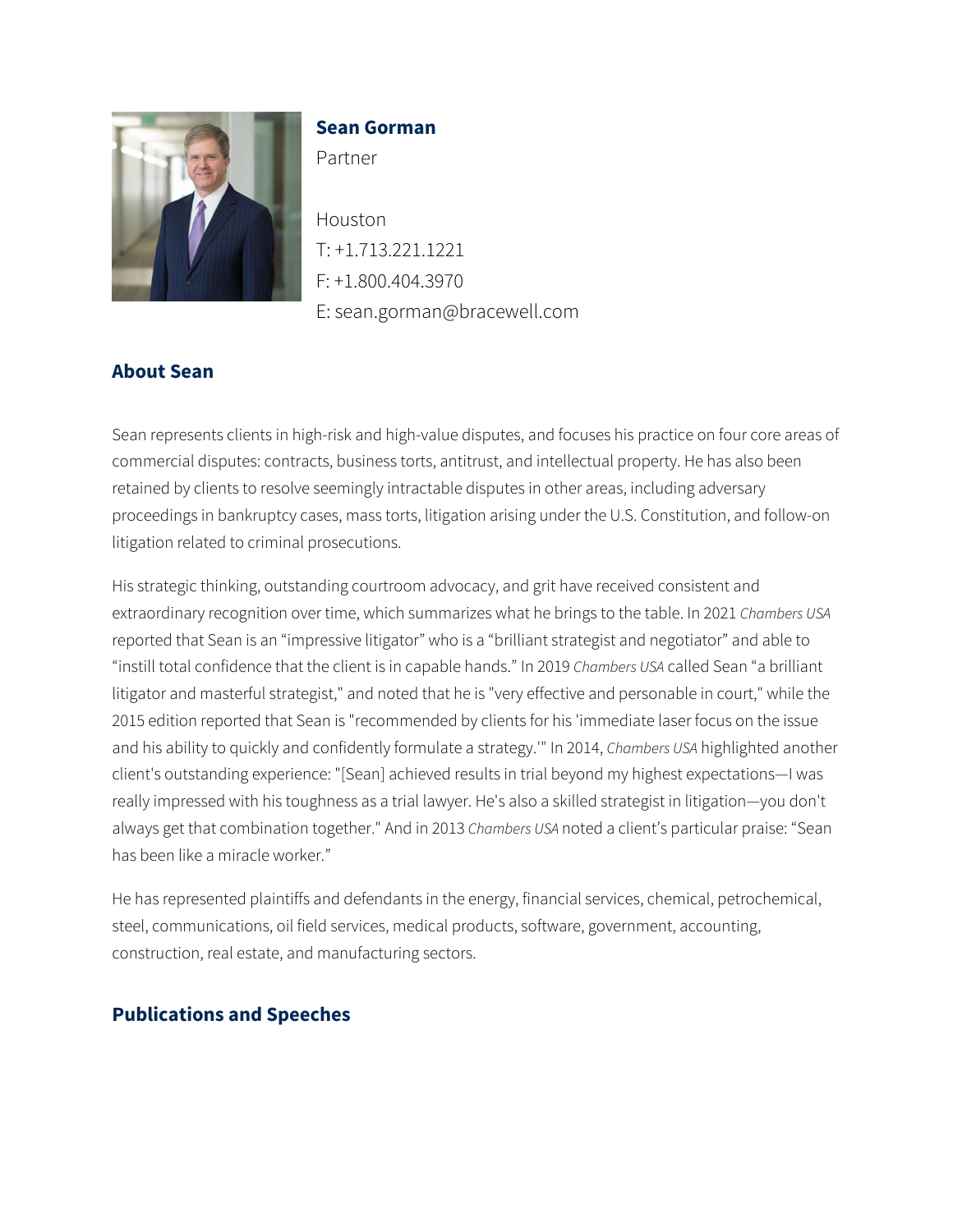"Ethical Hazards That Confront Corporate Counsel," ACC Houston CLE with Linda Primrose, General Counsel & Corporate Secretary / General Manager US and Canada Legal Department Mitsui & Co. (U.S.A.), Inc., April 12, 2022

"Ethical Hazards That Confront Corporate Counsel," Texas General Counsel Forum, April 7, 2022

"Ethical Hazards That Confront Corporate Counsel," Association of Corporate Counsel with Marianne Ibrahim, Baker Hughes, Executive Counsel & Global Compliance Director, August 11, 2021.

"Mediating Disputes and Documenting Settlements, " Association of Corporate Counsel with Linda Rovira, Eni US Operating, Senior Counsel, July 15, 2021.

"Ethical Hazards That Confront Corporate Counsel, " 43rd Annual UT Law Corporate Counsel Institute with Kristi McCarthy, Chevron NA Exploration, General Counsel and VP Land, April 30, 2021.

"Mediating Disputes and Documenting Settlements," ACC Houston, April 13, 2021.

"Controlling Disputes Before They Arise," Consero Corporate Litigation Roundtable, Dec 2, 2020.

"Ethical Hazards That Confront Corporate Counsel," UT Corporate Counsel Institute with Kristi McCarthy, General Counsel and Vice President Land, Chevron North America Exploration and Production Company, May 16, 2019.

"Ethical Hazards That Confront Corporate Counsel," Consero Corporate Litigation Executive Roundtable with Melina Chaparro, Associate General Counsel U.S., Elementia USA, March 21, 2019.

"US Gulf Coast Midstream Infrastructure and Export Capacity Update," Platts 8th Annual NGLs Conference, September 11, 2018.

"Ethical Hazards That Confront In-House Counsel," UT Corporate Counsel Institute with Lennox International Deputy General Counsel, May 18, 2018.

"Ethical Hazards That Confront Corporate Counsel," Association of Corporate Counsel with Huntsman Corporation General Counsel, The Woodlands, Texas, April 17, 2018.

"Ethical Hazards That Confront Corporate Counsel," Association of Corporate Counsel with BMC Corporation Senior Litigation Counsel, Houston, April 11, 2018.

"Ethics In 21<sup>st</sup>-Century Litigation," Consero – Corporate Litigation Executive Roundtable, Houston, March 22, 2018.